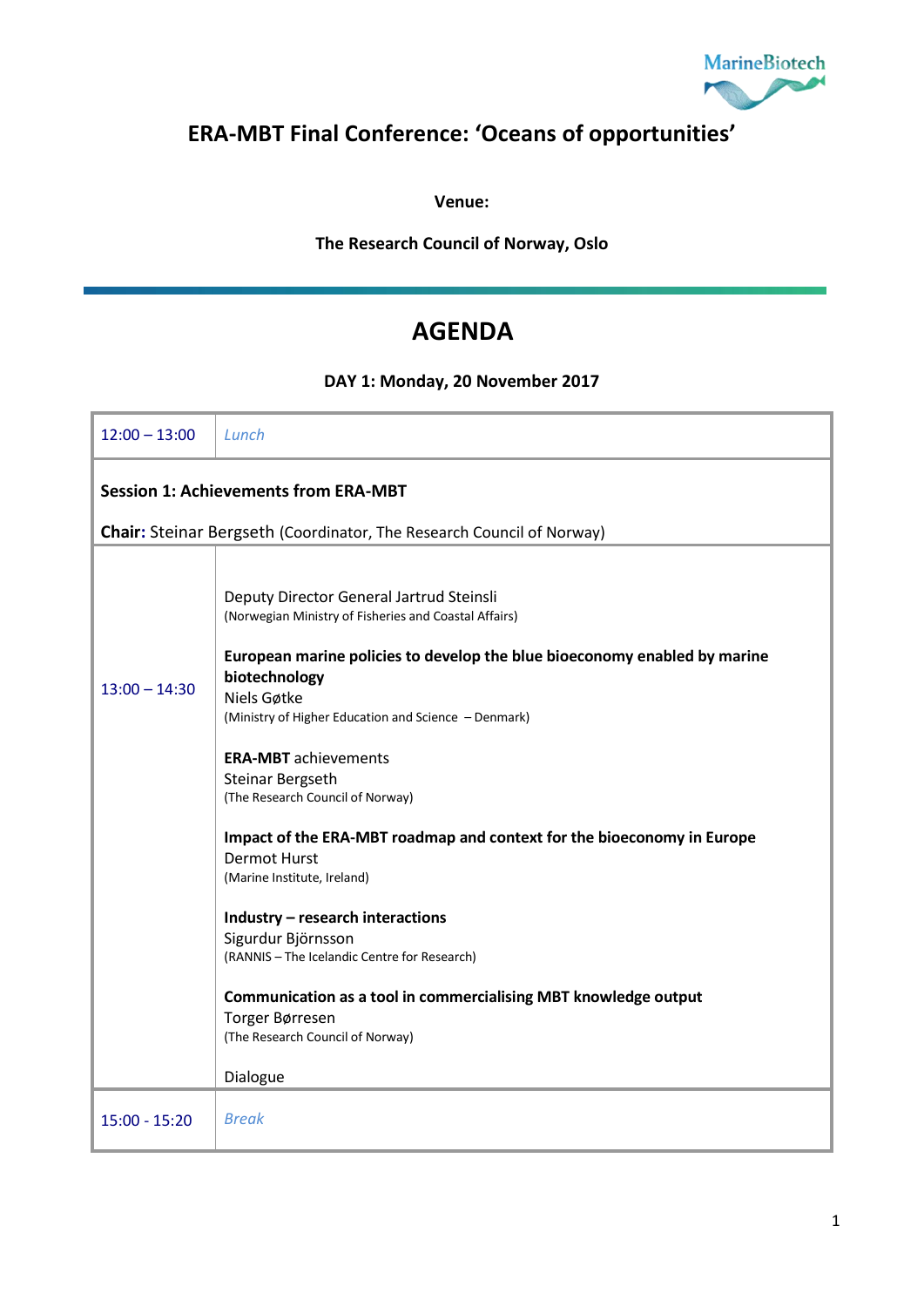

| The 5 Roadmap themes seen from the outside<br>Academy & industry speakers including a short dialogue after each theme |                                                                                                                                |  |
|-----------------------------------------------------------------------------------------------------------------------|--------------------------------------------------------------------------------------------------------------------------------|--|
|                                                                                                                       | <b>Chair:</b> Dermot Hurst (Marine Institute, Ireland)                                                                         |  |
|                                                                                                                       | <b>Biomass production and processing</b><br>Johan Robbens<br>(Flanders research institute for agriculture, fisheries and food) |  |
| $15:20 - 18:30$                                                                                                       | Case<br>Jon Funderud<br>(Seaweed Energy Solutions AS, Norway)                                                                  |  |
|                                                                                                                       | <b>Exploration of the marine environment</b><br>Donatella de Pascale<br>(Consiglio Nazionale delle Ricerche, Italy)            |  |
|                                                                                                                       | Case<br>Hulda Hreggvidsdottir<br>(Zymetch ehf, Iceland)                                                                        |  |
|                                                                                                                       | <b>Product innovation and differentiation</b><br>Helena Vieira<br>(University of Lisbon, Portugal)                             |  |
|                                                                                                                       | Case<br>Hans Kleivdal<br>(Uni Research, Norway)                                                                                |  |
|                                                                                                                       | <b>Enabling technologies and infrastructure</b><br><b>Thibaud Mascart</b><br>(University of Ghent, Belgium)                    |  |
|                                                                                                                       | Case<br>Espen Hansen<br>(The Arctic University of Norway)                                                                      |  |
|                                                                                                                       | <b>Policy support and stimulation</b><br>Kathrine A. Hansen<br>(JPI-oceans)                                                    |  |
|                                                                                                                       | Case<br>Ángel E. Muñiz Piniella<br>(European Marine Board)                                                                     |  |
|                                                                                                                       | Group discussions on the 5 themes, and summing up in a facilitated dialogue between<br>a panel and the participants.           |  |
| 18:30                                                                                                                 | Mix and mingle + dinner for all at the RCN facilities                                                                          |  |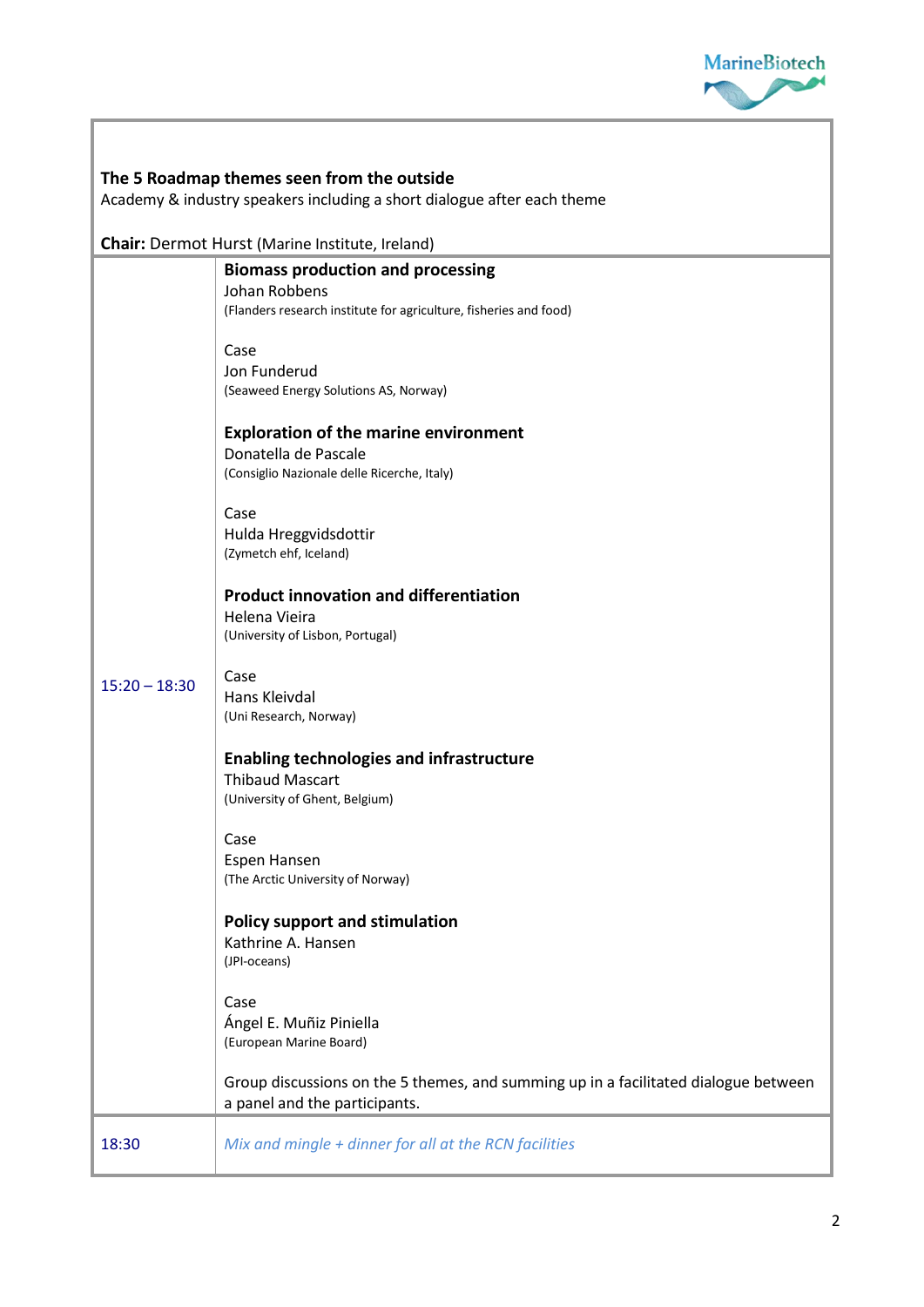

## **DAY 2: Tuesday, 21 November 2017**

| Session 2: Status, achievements and views from the funded projects                                                                   |                                                                                                                                                                                                                |  |
|--------------------------------------------------------------------------------------------------------------------------------------|----------------------------------------------------------------------------------------------------------------------------------------------------------------------------------------------------------------|--|
| The 2 <sup>nd</sup> Call projects - Biodiscovery (10 min each)<br>Chair: Adrianna Ianora (The International Advisory Group, ERA-MBT) |                                                                                                                                                                                                                |  |
|                                                                                                                                      | BlueShell - Exploring Shellfish By-products as sources of Blue Bioactivities<br>Katleen Raes (Ghent University)<br><b>BLUETEETH</b> - Marine Origin Biopolymers as Innovative Building Blocks from the Sea     |  |
| $8:30 - 9:30$                                                                                                                        | for the Development of Bioresorbable Multilayered Membranes for Guided Bone<br>Regeneration<br>Håvard Jostein Haugen (University of Oslo)                                                                      |  |
|                                                                                                                                      | CYANOBESITY - Cyanobacteria as a source of bioactive compounds with effects on<br>obesity and obesity-related co-morbidities<br>Ralph Urbatzka (CIIMAR - Interdisciplinary Center of Marine and Environmental  |  |
|                                                                                                                                      | Research)<br><b>MARPLAST</b> - Marine microorganisms for bioplastics production<br>Hilde Hansen (University of Tromsø - the Arctic University of Norway)                                                       |  |
|                                                                                                                                      | Novofeed - Novel feed ingredients from sustainable sources<br>Fiona Provan (International Research Institute of Stavanger)                                                                                     |  |
|                                                                                                                                      | Dialogue & QA                                                                                                                                                                                                  |  |
| The $3^{rd}$ Call projects – Metagenomics (5 min each)<br><b>Chair:</b> Alan Dobson (The International Advisory Group, ERA-MBT)      |                                                                                                                                                                                                                |  |
|                                                                                                                                      | MarBioTech - Advanced Marine Biotechnology toolbox for accessing the uncultivated<br>marine microbial biodiversity and its novel biomolecules<br>Wolfgang Streit (University of Hamburg)                       |  |
| $9:30 - 10:10$                                                                                                                       | ProBone - New tools for prospecting the marine bone-degrading microbiome for new<br>enzymes<br>Gro Elin Kjæreng Bjerga (Uni Research)                                                                          |  |
|                                                                                                                                      | <b>PROMISE</b> - Protist Metabolome Screening<br>Tilmann Harder (Alfred Wegener Institut, Helmholtz Zentrum für Polar und<br>Meeresforschung)                                                                  |  |
|                                                                                                                                      | DIVE-IT - Droplet In-Vitro transcription/translation Enzyme IdenTification<br>Josef Sperl (Technical University of Munich)<br>META-MINE - Mining the microbiomes from marine wood-digesting bivalves for novel |  |
|                                                                                                                                      | lignocellulose depolymerizing enzymes<br>Bjørn Altermark (The Arctic University of Norway)<br>Dialogue & QA                                                                                                    |  |
| $10:10 - 10:30$                                                                                                                      | Coffee break                                                                                                                                                                                                   |  |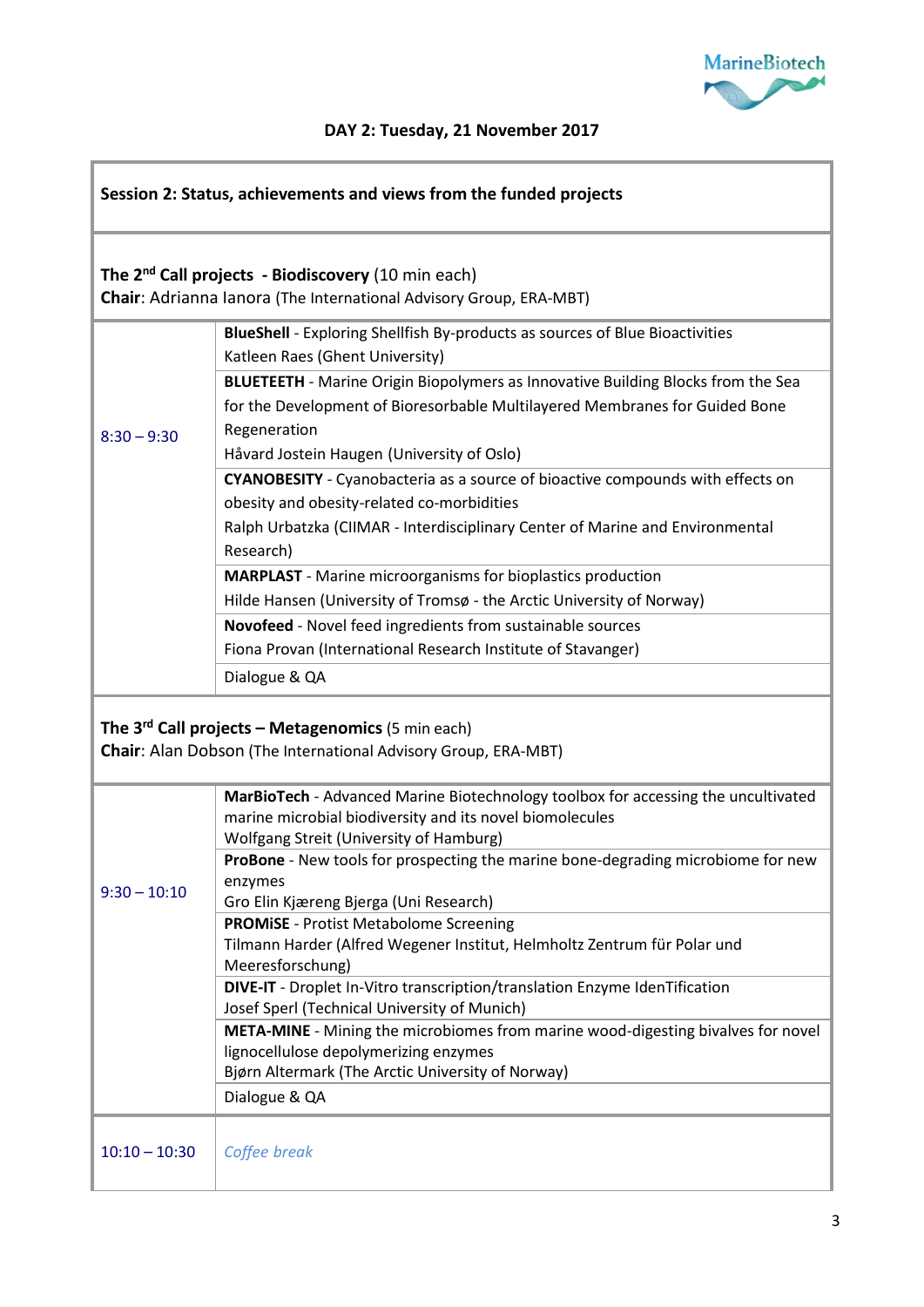

ī

| The 1 <sup>st</sup> Call projects - Biorefinery processes (20 min each)<br><b>Chair: Torger Børresen (The Research Council of Norway)</b> |                                                                                                                          |  |
|-------------------------------------------------------------------------------------------------------------------------------------------|--------------------------------------------------------------------------------------------------------------------------|--|
| $10:30 - 12:45$                                                                                                                           | ThermoFactories - Thermophilic cell factories for efficient conversion of brown algae<br>biomass to high-value chemicals |  |
|                                                                                                                                           | Trygve Brautaset (Norwegian University of Science and Technology)                                                        |  |
|                                                                                                                                           | MARBioFEED - Enhanced biorefining methods for the production of marine biotoxins                                         |  |
|                                                                                                                                           | and microalgae fish feed                                                                                                 |  |
|                                                                                                                                           | Jane Kilcoyne (Marine Institute)                                                                                         |  |
|                                                                                                                                           | Mar3Bio - Biorefinery and biotechnological exploitation of marine biomasses                                              |  |
|                                                                                                                                           | Håvard Seletta (SINTEF Materials and Chemistry)                                                                          |  |
|                                                                                                                                           | MicroMBT - Discovery and training of microbial biocatalysts for biomass conversion                                       |  |
|                                                                                                                                           | using moving bed technology (MBT)                                                                                        |  |
|                                                                                                                                           | Peik Haugen (UiT-The Arctic University of Norway)                                                                        |  |
|                                                                                                                                           | <b>NEPTUNA</b> - Novel Extraction Processes for mulTiple high-value compoUNds from                                       |  |
|                                                                                                                                           | selected Algal source materials                                                                                          |  |
|                                                                                                                                           | Dagmar Stengel (National University of Ireland Galway)                                                                   |  |
|                                                                                                                                           | SeaRefinery - The Seaweed Biorefinery - for high value added products                                                    |  |
|                                                                                                                                           | Wolfgang Stelte (Danish Technological Institute)                                                                         |  |
|                                                                                                                                           | Dialogue & QA                                                                                                            |  |
| $12:45 - 13:30$                                                                                                                           | Lunch                                                                                                                    |  |

Г